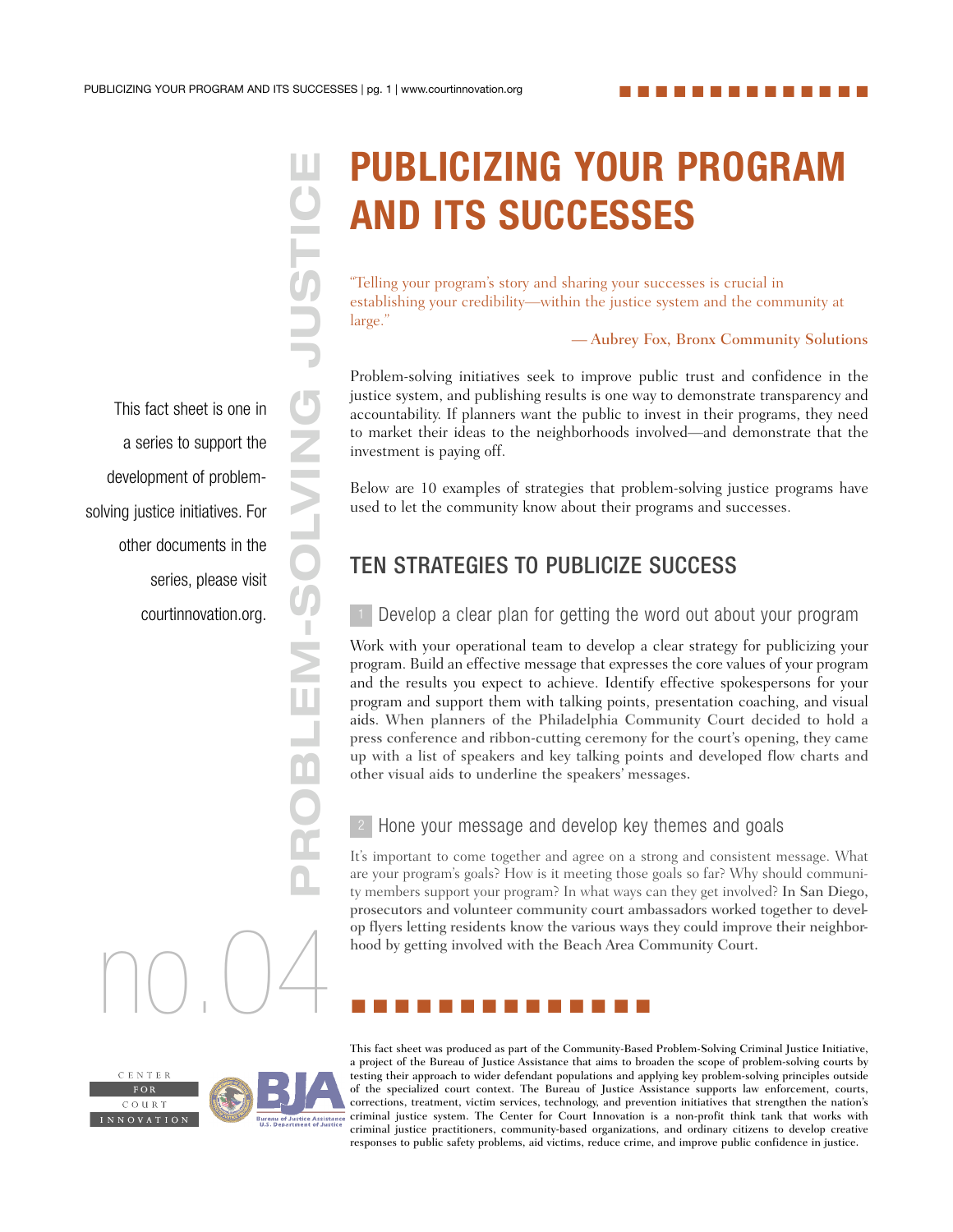## CITIZENS "JUDGE FOR THEMSELVES" IN SALFORD, UK

One example of a court engaging the community in an innovative way comes from Community Justice Salford, a problem-solving initiative near Manchester, England. In July 2006, the court team held an interactive sentencing event where citizens could "judge for themselves" after hearing fact patterns drawn from real cases. After listening to a prosecutor and defense attorney explain how they would have approached each case, audience members were asked to vote on what sentence they felt the defendants should have received, using electronic keypads. The real sentence was then revealed, with a judge discussing how the outcome was driven by the project's problem-solving approach.

#### $\,$  Talk to local media

Cultivating relationships with local media is a great way to get information to the community. To generate interest, project staff should meet with reporters to find out what stories journalists are interested in and what their needs and deadlines are. Staff should develop relationships with individual reporters or editors, and host media-friendly events such as graduations and park clean-ups. Also, providing media with photos—before and after photos illustrating community service projects, for example—can be a very effective way to show a project's success. Some practitioners have written regular columns or oped pieces for local papers. The Athens County Municipal Court Substance Abusing/Mentally Ill Court recently appeared on a local radio show sponsored by the National Alliance for the Mentally Ill in Ohio.

#### Create a website

Websites can convey a tremendous amount of information in a clear, accessible manner. And by regularly updating your site and providing new content, you can ensure that web users come back. The Atlanta Community Court's website (http://www.georgiacourts.org/courts/atlanta\_community/) not only describes the court and its history but provides contact information, the judge's biography, staff listings, probation information, links, descriptions of various programs and initiatives, and even a short video.

#### Publish regular newsletters

Newsletters are a good way to keep community members up to date on project achievements and milestones. Newsletters are only as good as the mailing list that receives them, however—keep yours up to date and constantly add to it. The Hartford Community Court puts out a regular electronic newsletter full of information about programs, staff, upcoming events, and milestones (to access a copy, visit: http://www.jud.ct.gov/Publications/CommCourt.pdf).

#### Plan events that involve the community

Develop events around your project that involve both the community and media—park clean-ups, graduation ceremonies, etc. Invite public officials, and promote the event on the project website. You can also appear at other events, displaying the project's logo on a banner or table skirt to draw attention to your presence. South Carolina's 4<sup>th</sup> Circuit's first Drug Court Graduation attracted a large crowd of community and family members, as well as state and county political representatives who spoke at the ceremony.

#### Compile mailing lists and use listservs

Collect addresses and emails in a database and use them to send out notices that create interest in your project and publicize noteworthy achievements or events. Just be careful not to overwhelm your audience with emails. Listservs are another great way to promote discussion of relevant topics among stakeholders. The "Courtbuilders" listserv has been active since 1998, and provides over 150 problem-solving practitioners with access to an online community of peers who answer questions and share ideas (to find out more about "Courtbuilders," send an email to info@courtinnovation.org).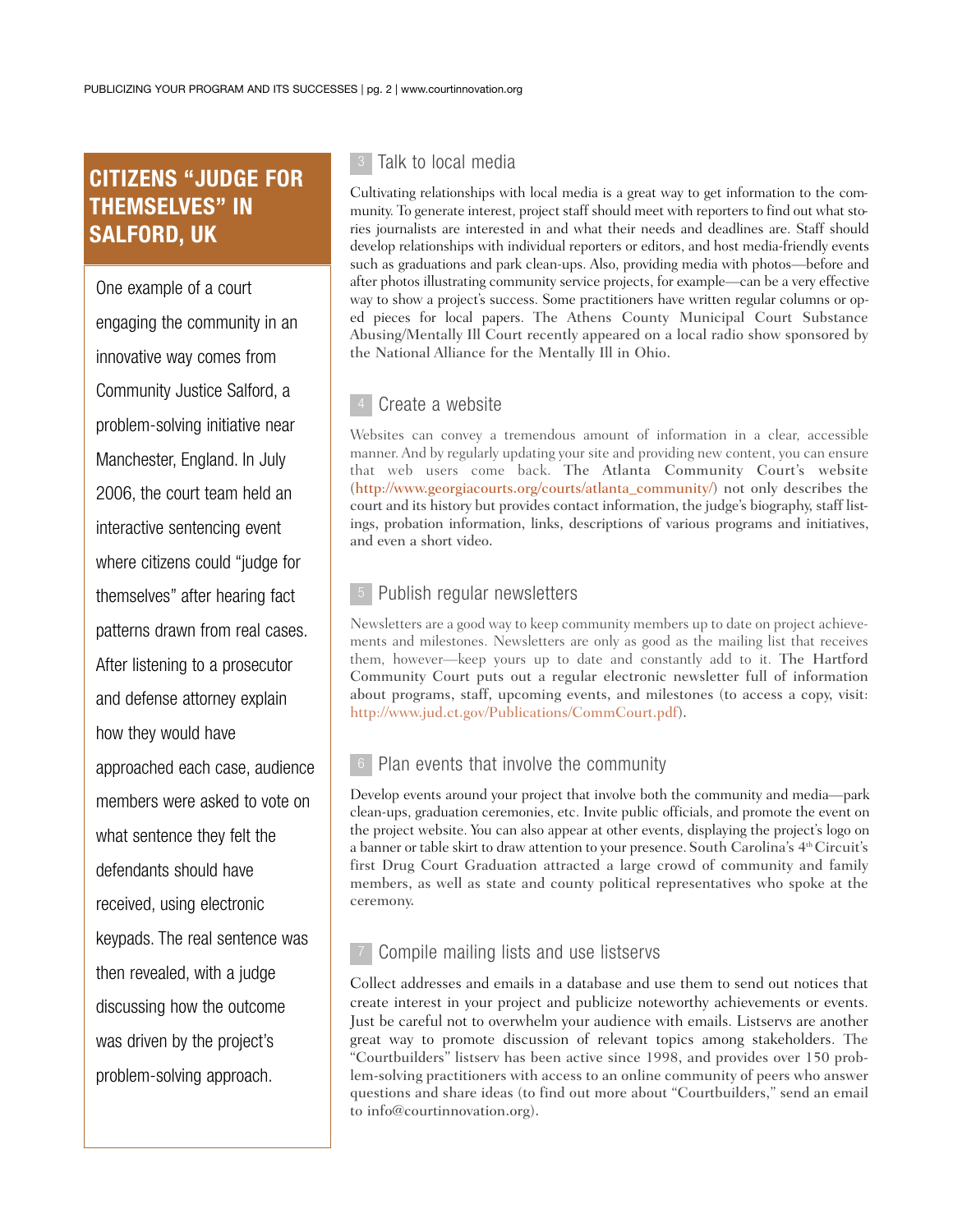## CREATING AN EFFECTIVE WEBSITE

- Write in short sentences that are easy to skim.
- Make sure your navigation is consistent and easy to use
- Make sure there is enough contrast between the background and font colors.
- Proofread!
- Put a link to the home page on every page.
- Include a search function.
- Include a site map.
- Keep the look and feel of the site consistent throughout.
- Keep pages simple—don't overload.
- Be sure to include contact information.

### Publish an annual report 8

Publishing an annual report is an effective way to demonstrate your achievements to the community and key stakeholders. The Seattle Community Court disseminates an annual report that highlights achievements—including social service linkages made and the dollar value of community service sanctions completed by defendants.

### <sup>9</sup> Appear at community meetings

Practitioners should attend public meetings hosted by other organizations such as the police or homeowners associations. This provides planners an efficient "path" into the community, and can show the community how the criminal justice system works together. Community meetings allow planners to hear firsthand about local issues and provide a forum for planners to develop collaborative ideas and report results. To promote Lynchburg, Virginia's problem-solving initiative, the community prosecutor began attending a series of neighborhood advisory board meetings, introducing herself and networking with members. When she was asked back to give a presentation about the program, she was able to describe its goals and objectives, as well as get feedback from the community.

#### Share credit with partners 10

When publicizing a project and its successes, it's important to give credit to key partners. Doing so builds trust and encourages support from the community. In Portland, the neighborhood prosecutor makes sure that citizens send collective thank you letters to key agency officials, community groups, and other stakeholders who've helped to make the initiative a success. When problems surrounding a city park were solved by a large, multi-agency effort, satisfied community members sent letters to officials from law enforcement, the parks department, and the state highway division.

### ■ ■ ■ ■ ■ ■ ■ ■ ■ ■ ■ ■ ■ ■

## FOR MORE INFORMATION

Please contact: Center for Court Innovation 520 Eighth Avenue New York, NY 10018 phone: 646.386.4462 website: www.courtinnovation.org email: info@courtinnovation.org

This project was supported by Grant No. 2005-PP-CX-K008 and 2010-DC-BX-K071 awarded by the Bureau of Justice Assistance. The Bureau of Justice Assistance is a component of the U.S. Department of Justice's Office of Justice Programs, which also includes the Bureau of Justice Statistics, the National Institute of Justice, the Office of Juvenile Justice and Delinquency Prevention, the Office for Victims of Crime, the Community Capacity Development Office, and the Office of Sex Offender Sentencing, Monitoring, Apprehending, Registering, and Tracking. Points of view or opinions in this document do not necessarily represent the official positions or policies of the U.S. Department of Justice.